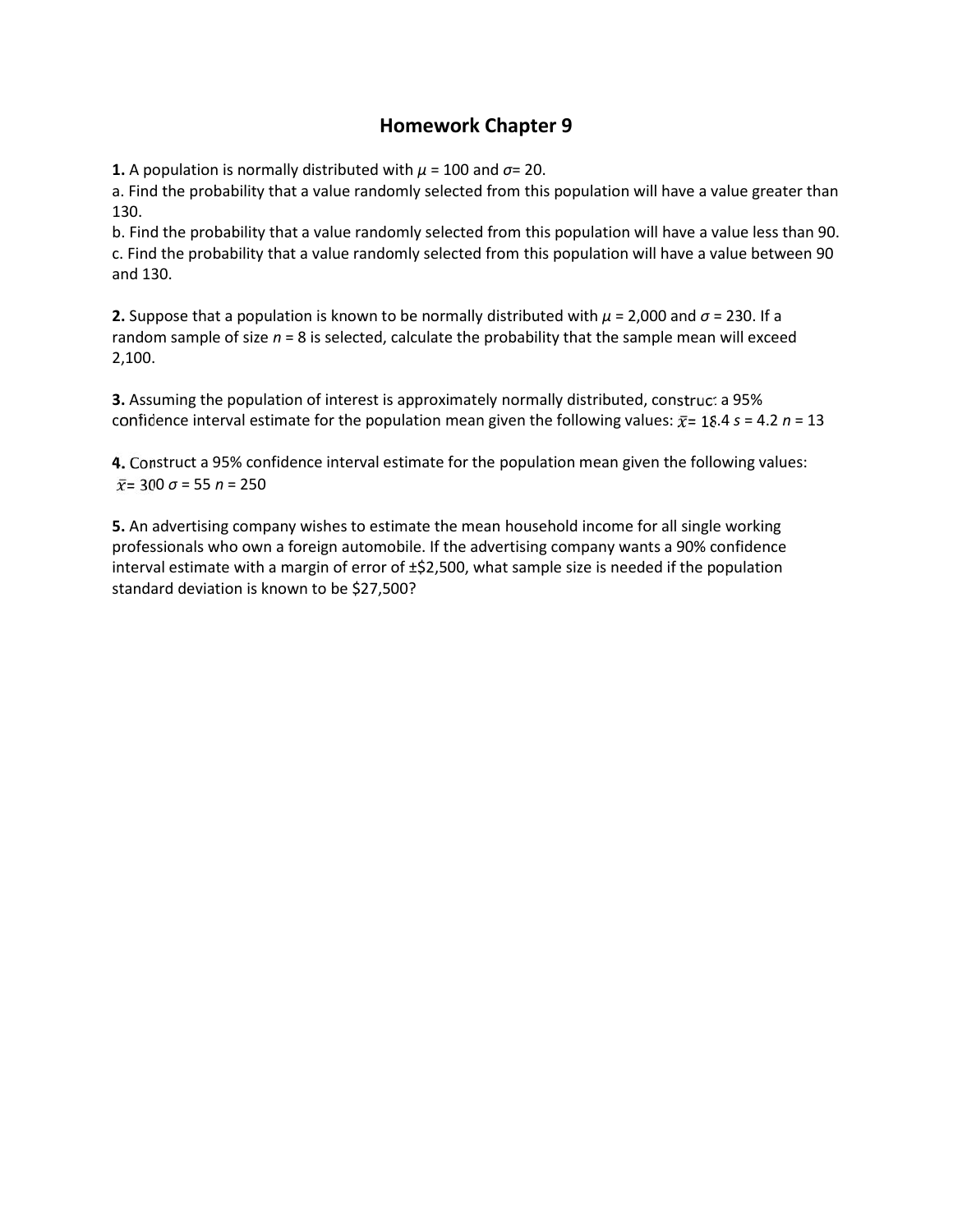## **Answers**

1.

a. We are given the mean and standard deviation as follows:  $\sim$  = 100 and  $200$ 

We find the z-value using:  $z = \frac{x - z}{1} = \frac{130 - 100}{20} = \frac{30}{20} = 1.50$ 

We are given the mean and standard deviation as follows:  $\sim$  = 100 and <sup>---</sup> .<br>The event of interest is  $P(x > 130) = ?$ <br>We find the z-value using:  $z = \frac{x - \gamma}{\tau} = \frac{130 - 100}{20} = \frac{30}{20} = 1.50$ <br>The probability from the stan candard deviation as follows:  $\sim = 100$  and  $\frac{1}{100}$ <br>  $\approx$  130 = ?<br>  $\frac{x - \kappa}{1} = \frac{130 - 100}{20} = \frac{30}{20} = 1.50$ <br>
dard normal table associated with  $z = 1.50$  is 0.4332. This corresponds<br>
and the mean. To desired probab n as follows:  $\sim$  = 100 and<br>  $\frac{20-100}{20} = \frac{30}{20} = 1.50$ <br>
e associated with z = 1.50 is 0.4332. This corresponds<br>
o desired probability is found by subtracting 0.4332<br>
in the following graph. bows:  $\sim$  = 100 and<br>=  $\frac{30}{20}$  = 1.50<br> $\frac{30}{20}$  ated with z = 1.50 is 0.4332. This corresponds<br>d probability is found by subtracting 0.4332<br>llowing graph. The probability from the standard normal table associated with  $z = 1.50$  is 0.4332. This corresponds to the area between z = 1.50 and the mean. To desired probability is found by subtracting 0.4332 from 0.5000 giving 0.0668. This is illustrated in the following graph.



b. We are given the mean and standard deviation as follows:  $\sim$  = 100 and

We find the z-value using:  $z = \frac{x - z}{1} = \frac{90 - 100}{20} = \frac{-10}{20} = -0.50$ 

The probability from the standard normal table associated with

 $z = -0.50$  is 0.1915. This corresponds to the area between  $z = -0.50$  and the mean. To desired probability is found by subtracting 0.1915 from 0.5000 giving 0.3085. This is illustrated in the following graph.



c. We are given the mean and standard deviation as follows:  $\sim$  = 100 and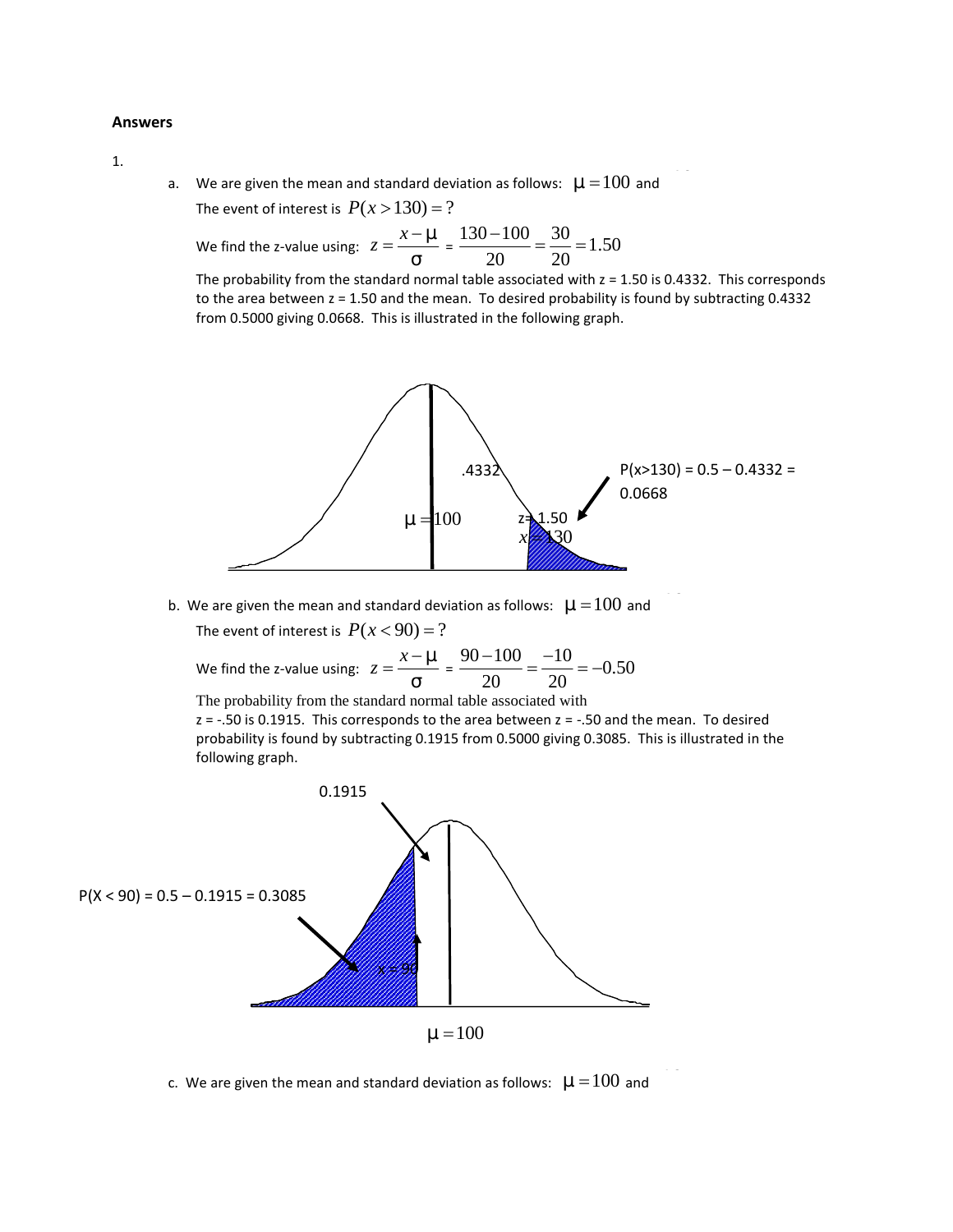The event of interest is  $P(90 \le x \le 130) = ?$ <br>We find the z-value using:  $z = \frac{x - \overline{z}}{1} = \frac{90 - 100}{20} = \frac{-10}{20} = -0.50$ <br>and  $z = \frac{x - \overline{z}}{1} = \frac{130 - 100}{20} = \frac{30}{20} = 1.50$ <br>The probability from the standard normal table We find the z-value using:  $z = \frac{x - z}{1} = \frac{90 - 100}{20} = \frac{-10}{20} = -0.50$ 

and  $z = \frac{x - z}{1} = \frac{130 - 100}{20} = \frac{30}{20} = 1.50$ 

 $\le x \le 130$  = ?<br>  $=\frac{x - (-)}{1} = \frac{90 - 100}{20} = \frac{-10}{20} = -0.50$ <br>  $\frac{0}{20} = \frac{30}{20} = 1.50$ <br>
alard normal table associated with<br>
ality associated with  $z = 1.50$  is .4332. These corresponds to the areas<br>
n and  $z = 1.50$  and th 20 20  $=\frac{-10}{20}$  = -0.50<br>iated with<br>= 1.50 is .4332. These corresponds to the areas ort of interest is  $P(90 \le x \le 130) = ?$ <br>
the z-value using:  $z = \frac{x - \gamma}{\gamma} = \frac{90 - 100}{20} = \frac{-10}{20} = -0.50$ <br>  $= \frac{x - \gamma}{\gamma} = \frac{130 - 100}{20} = \frac{30}{20} = 1.50$ <br>
bability from the standard normal table associated with<br>
is 0.1915. T  $P(90 \le x \le 130) = ?$ <br>  $g: z = \frac{x - 8}{1} = \frac{90 - 100}{20} = \frac{-10}{20} = -0.50$ <br>  $\frac{-100}{20} = \frac{30}{20} = 1.50$ <br>
standard normal table associated with<br>
robability associated with  $z = 1.50$  is .4332. These correspones<br>
in mean and  $z = 1.$  $x \le 130$  = ?<br>  $\frac{x - 8}{1} = \frac{90 - 100}{20} = \frac{-10}{20} = -0.50$ <br>  $\frac{30}{20} = 1.50$ <br>
d normal table associated with<br>
y associated with z = 1.50 is .4332. These corresponds to the areas<br>
and z = 1.50 and the mean. To desired prob The probability from the standard normal table associated with  $z = -0.50$  is 0.1915. The probability associated with  $z = 1.50$  is .4332. These corresponds to the areas between  $z = -.50$  and the mean and  $z = 1.50$  and the mean. To desired probability is found by adding the two probabilities: **Proven to finitenest is**  $P(90 \le x \le 130) = ?$ **<br>** *P* **and the z-value using:**  $z = \frac{x - z}{1} = \frac{90 - 100}{20} = \frac{-10}{20} = -0.50$ **<br>**  $z = \frac{x - z}{1} = \frac{130 - 100}{20} = \frac{30}{20} = 1.50$ **<br>
probability from the standard normal table associated with** event of interest is  $P(90 \le x \le 130) = ?$ <br>
find the z-value using:  $z = \frac{x - \gamma}{1} = \frac{90 - 100}{20} = \frac{-10}{20} = -0.50$ <br>  $z = \frac{x - \gamma}{1} = \frac{130 - 100}{20} = \frac{30}{20} = 1.50$ <br>
probability from the standard normal table associated with<br>  $z =$  $P(90 \le x \le 130) = ?$ <br>  $E: z = \frac{x - z}{1} = \frac{90 - 100}{20} = \frac{-10}{20} = -0.50$ <br>  $\frac{-100}{20} = \frac{30}{20} = 1.50$ <br>  $\frac{20}{20} = 1.50$ <br>
standard normal table associated with<br>
renden and  $z = 1.50$  is a 4332. These corresponds to the areas<br>
me *P*  $(90 \le x \le 130) = ?$ <br> *P*  $z = \frac{x - \epsilon}{t} = \frac{90 - 100}{20} = \frac{-10}{20} = -0.50$ <br>
<u>20</u>  $\frac{0 - 100}{20} = \frac{30}{20} = 1.50$ <br> **P** standard normal table associated with  $z = 1.50$  is A332. These corresponds to the areas standard normal ta  $z = \frac{x}{1} = \frac{y-5}{20} = \frac{1.00}{20} = \frac{1.00}{20} = -0.50$ <br>
Oldeard normal table associated with<br>
biblity associated with  $z = 1.50$  is .4332. These corresponds to the areas<br>
an and  $z = 1.50$  and the mean. To desired probability ising:  $z = \frac{x - 2}{1} = \frac{90 - 100}{20} = \frac{-10}{20} = -0.50$ <br>  $\frac{130 - 100}{20} = \frac{30}{20} = 1.50$ <br>
the standard normal table associated with<br>
the fundard mormal table associated with<br>
the mean and  $z = 1.50$  and the mean. To desired blue using:  $z = \frac{x - \epsilon}{1} = \frac{90 - 100}{20} = \frac{-10}{20} = -0.50$ <br>  $\frac{1}{20} = \frac{130 - 100}{20} = \frac{30}{20} = 1.50$ <br>
from the standard normal table associated with<br>
from the standard normal table associated with z = 1.50 is .4332. These *P* to m is standard anomal table associated with *z* = 1.50 is .4332. These corresponds to the areas<br>
50. The probability associated with *z* = 1.50) is .4332. These corresponds to the areas<br>
50.600 de the mean and *z* =

2. Because the population is normally distributed, the sampling distribution for the mean will also be normally distributed. Thus, the following steps can be used to answer this question: Step 1: Determine the sample mean.

The sample mean is given to be  $\bar{x} = 2,100$ 

Step 2: Define the sampling distribution.

standard deviation equal to 
$$
\frac{1}{x} = \frac{1}{\sqrt{n}} = \frac{230}{\sqrt{8}} = 81.32
$$

Step 3: Define the event of interest.

We are interested in the following:

$$
P(\overline{x} > 2,100) = ?
$$

Step 4: Convert the sample mean to a standardized z value.

The sample mean to a standardized z value.  
\n
$$
z = \frac{\overline{x} - \overline{z}}{1} = \frac{2,100 - 2,000}{30} = \frac{100}{81.32} = 1.23
$$
\n
$$
\frac{1}{\sqrt{n}} = \frac{230}{\sqrt{8}} = 1.23
$$
\n
$$
\frac{1}{\sqrt{n}} = \frac{2,100 - 2,000}{\sqrt{8}} = 1.23
$$
\n
$$
ability associated with u z-value of u is 27.3 for the standard normal distribution to find the desired probability.\nability associated with a z-value of u is 27.3 for the standard normal table is 0.3907. Then 
$$
P(\overline{x} > 2,100) = 0.5000 - 0.3907 = 0.1093
$$
\nfully more than a 0.10 chance that a sample mean exceeding 2,100 would come from this  
\nangle size of n = 8 is selected.

\ntandard deviation is unknown, the following steps can be used to compute the estimate.

\ne population of interest and select a simple random sample.

\nequation of interest is the collection of all items of interest. A simple random sample of 13 will be collected.

\nto findence level.

\nisired confidence level.

\nis the sample mean and the sample standard deviation are given to be:

\n
$$
\overline{x} = 18.4
$$
\nthe standard deviation is computed to be  $s = 4.2$ . The standard error of the  
\nreg distribution is:

\n
$$
1 \cdot \frac{s}{x} \approx \frac{s}{\sqrt{n}} = \frac{4.2}{\sqrt{13}} = 1.16
$$
\nthe critical value for the desired confidence level.
$$

Step 5: Use the standard normal distribution to find the desired probability.

The probability associated with a z-value of 1.23 from the standard normal table is 0.3907. Then

Thus, there is slightly more than a 0.10 chance that a sample mean exceeding 2,100 would come from this population if a sample size of  $n = 8$  is selected.

3. Since the population standard deviation is unknown, the following steps can be used to compute the confidence interval estimate.

Step 1: Define the population of interest and select a simple random sample.

The population of interest is the collection of all items of interest. A simple random sample of size n = 13 will be collected.

Step 2: Specify the confidence level.

The desired confidence level is 95%.

Step 3: Compute the sample mean and the sample standard deviation.

The sample mean and sample standard deviation are given to be: 4.2*s*

$$
\overline{x} = 18.4
$$

Step 4: Determine the standard error of the sampling distribution.

The sample standard deviation is computed to be  $s = 4.2$ . The standard error of the sampling distribution is:

$$
\tau_{\overline{x}} \approx \frac{s}{\sqrt{n}} = \frac{4.2}{\sqrt{13}} = 1.16
$$

Step 5: Determine the critical value for the desired confidence level.